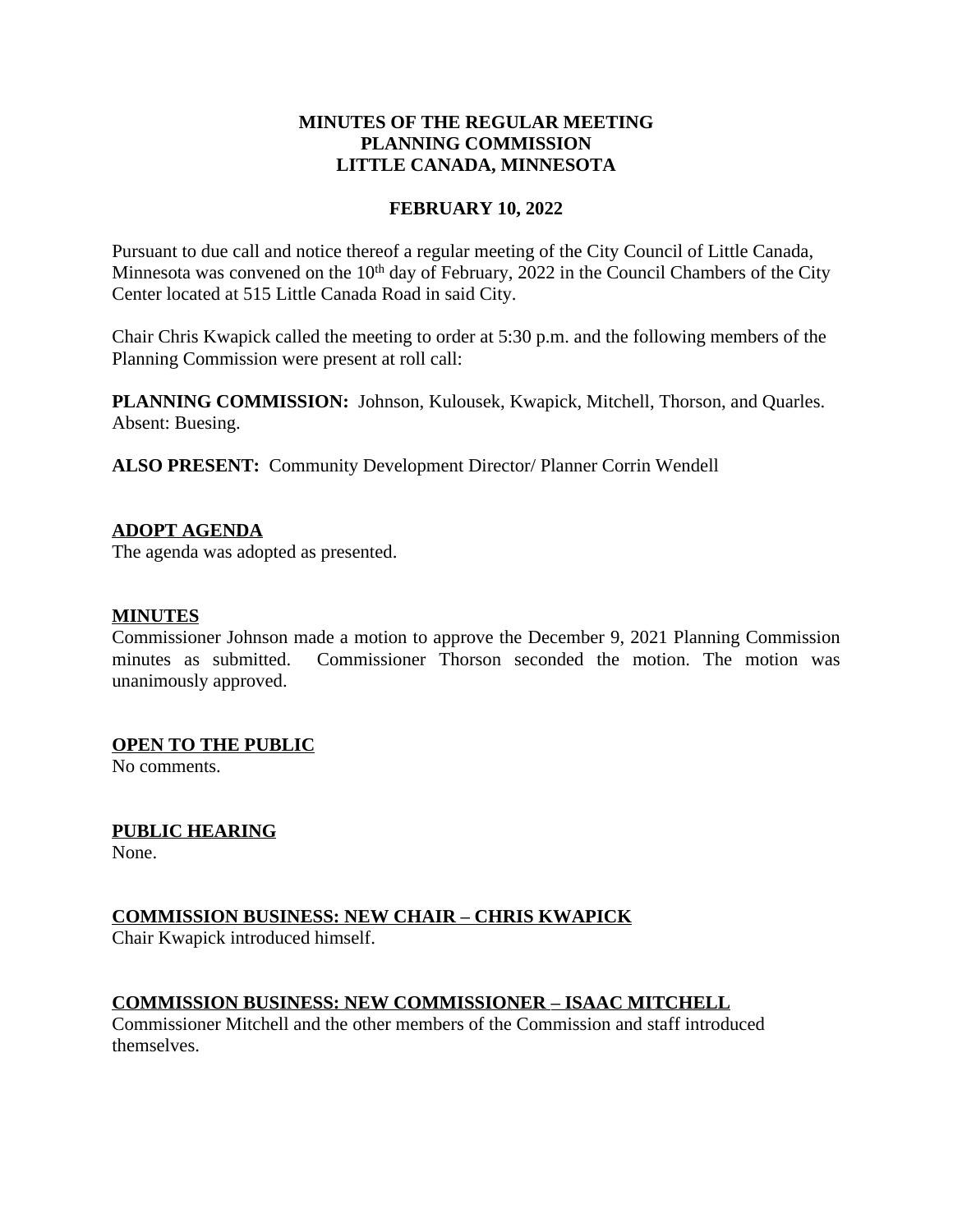# **MINUTES PLANNING COMMISSION FEBRUARY 10, 2022 COMMISSION BUSINESS: APPOINTMENT OF VICE-CHAIR – NOMINATIONS OPEN**

Chair Kwapick opened the floor for nominations for the position of Vice-Chair.

Commissioner Thorson commented that he would be willing to serve.

Commissioner Quarles nominated Commissioner Johnson.

Chair Kwapick closed the nominations and allowed the nominees to make a statement.

Commissioner Thorson commented that he would be happy to serve as Vice-Chair, should the Commission deem him fit to do so.

Commissioner Johnson commented that she would be happy to serve as Vice-Chair as well and believes that the Commission would be served well by either nominee. She stated that perhaps it is time for a female to hold an officer role.

Commissioner Johnson was unanimously elected as Vice-Chair of the Planning Commission.

## **COMMISSION BUSINESS: 2022 PLANNING COMMISSION MEETING CALENDAR**

The Community Development Director reviewed the meeting calendar for 2022.

Commissioner Thorson asked if there are any planned workshops with the Commission and City Council.

The Community Development Director noted that she will determine if there would be an appropriate time for a joint meeting.

Chair Kwapick asked and received confirmation that the Commission will continue with its start time.

### **COMMISSION BUSINESS: PLANNING COMMISSION TRAINING OPPORTUNITIES**

The Community Development Director stated that she will be looking to identify available training opportunities for the Commission. She also provided an update on the Sign Committee that was formed and the purpose of that group.

Chair Kwapick encouraged the Commission to take advantage of the training opportunities as they have helped to provide additional knowledge.

Commissioner Johnson stated that she has also found the courses helpful, specifically Planning 101, which helps to explain the purpose of a planning commission and its role.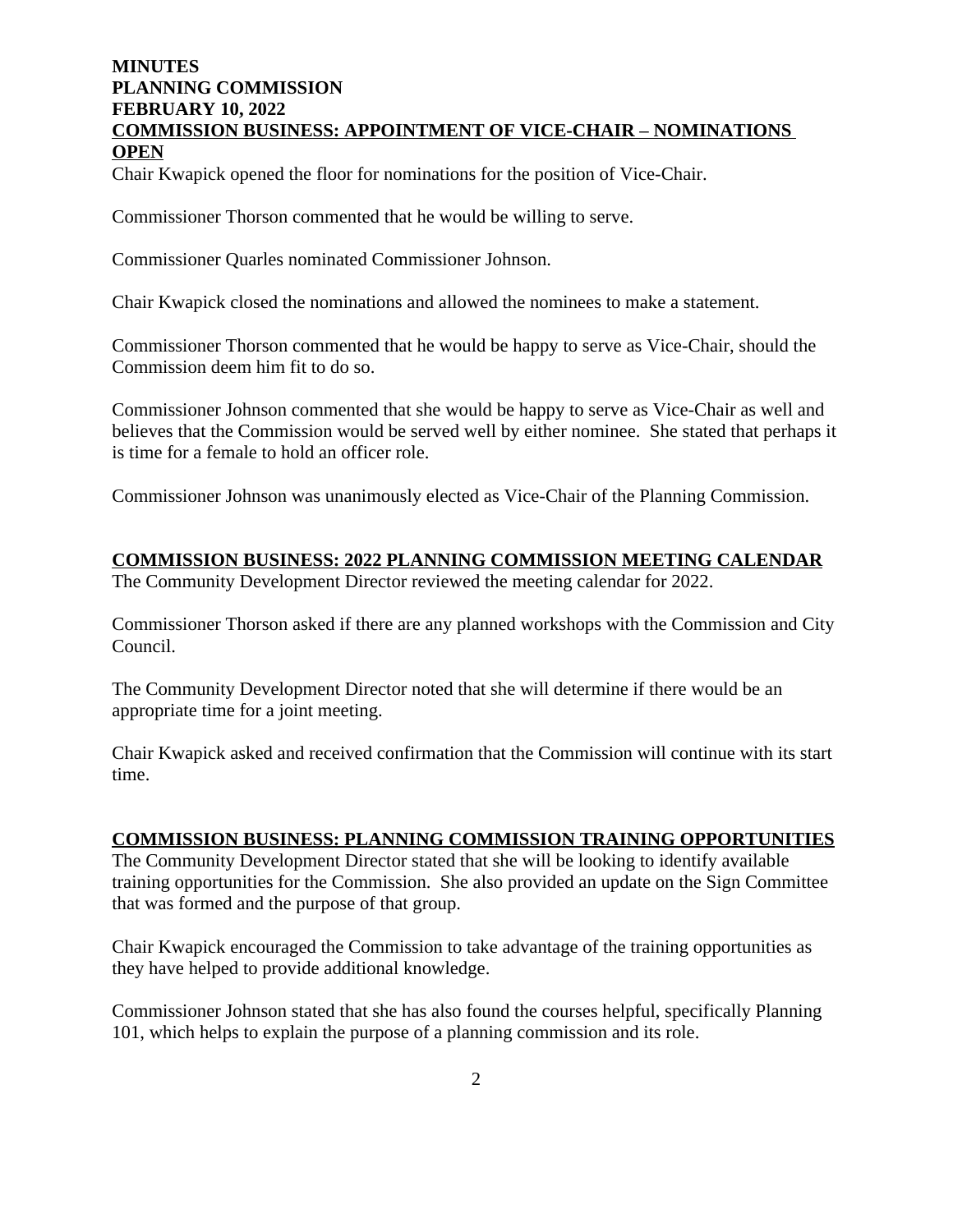## **MINUTES PLANNING COMMISSION FEBRUARY 10, 2022**

The Community Development Director stated that there will a national conference hosted in Minneapolis in two years that may bring training opportunities for Commission members.

#### **COMMISSION BUSINESS: DRAFT ZONING MAP UPDATE**

The Community Development Director commented that the next step in updating the Zoning Code is to update the zoning map with the related changes. She noted that a draft should be ready next week that she would bring to the Commission for review at its March meeting. She highlighted some of the changes that will be incorporated into the zoning map.

Commissioner Kulousek asked for an update on the ADU discussion.

The Community Development Director noted that ADU's were separated from the update of the Code in order to gather more input on that topic. She stated that they will be gathering additional feedback through public engagement and will then bring that back to the Commission for review.

Commissioner Johnson asked if there was additional discussion on duplexes.

The Community Development Director confirmed that would also be a part of the community engagement process.

Commissioner Mitchell asked for more information on the role of the Commission and community engagement.

The Community Development Director provided background information on previous community engagement processes that the City has gone through, using the example of parks master planning.

Commissioner Quarles commented that the parks process was a great model but acknowledged that perhaps those interested in the concept of ADUs may be smaller than parks. She suggested including an insert in the utility billing would be another method to reach residents.

The Community Development Director stated that the City has partnered again with the University of Minnesota Resilient Communities Program (RCP) students who will be looking at transportation within Little Canada. She reviewed the scope of the project the students will be working on and noted that once complete, the students would make a presentation to the Commission.

### **REPORTS FROM STAFF**

The Community Development Director stated that staff is working with a few applicants that will come forward in the near future.